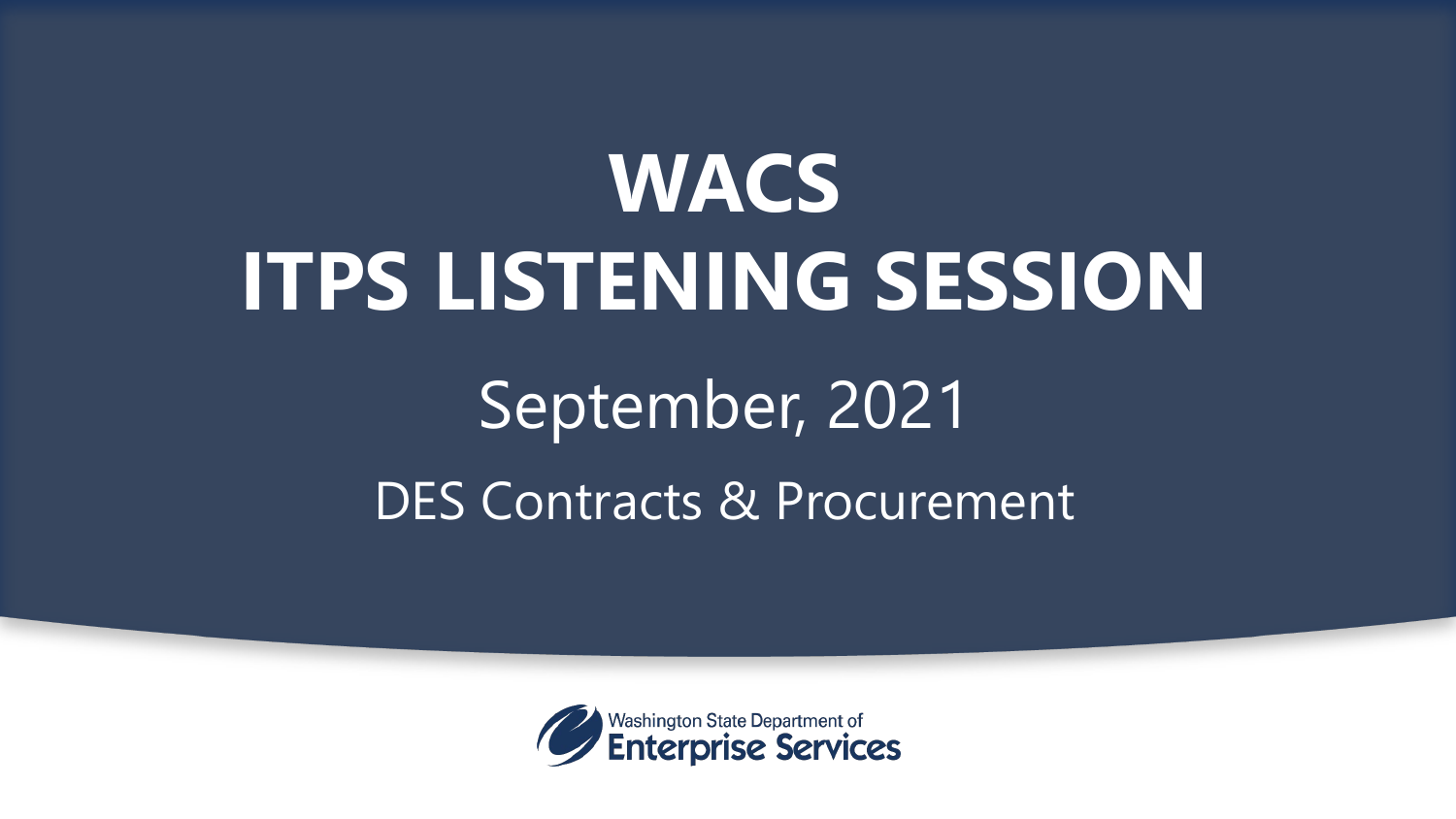### ITPS CURRENT PROCESS

 Two-tiered state contract program administered by DES that consists of 12 categorized notification lists of IT service providers within WEBS.

 notification lists in WEBS. **First Tier** – Vendors submit click-through agreements and vendors are added to the

- • Vendors certify that they will comply with basic term and conditions and that they are able to perform services under the categories they applied for.
- DES does not verify their certifications at this tier.

 **Second Tier** – Customers conduct a competitive solicitation by posting their statement of work to WEBS under a certain ITPS category that aligns with their needed services.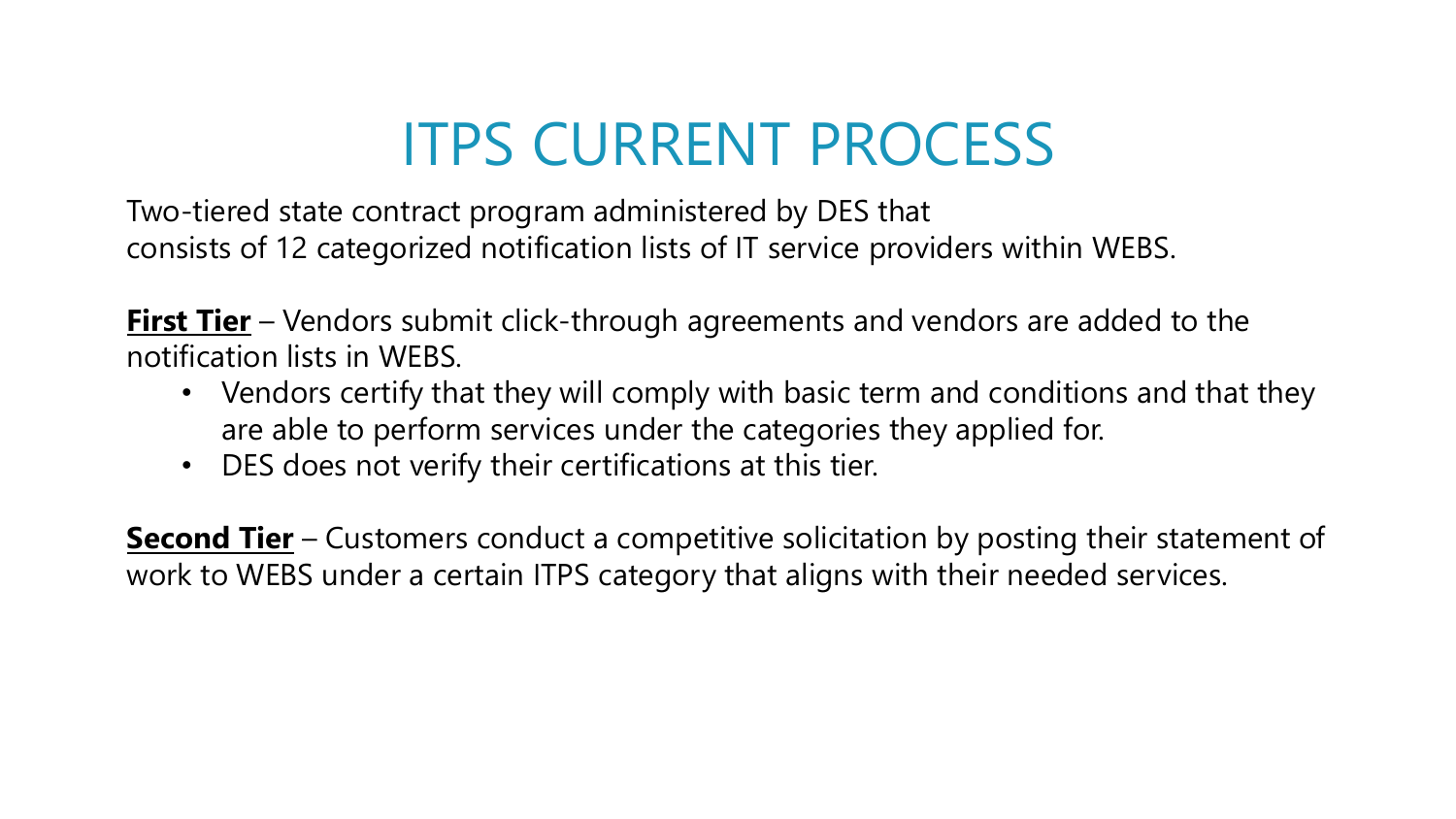#### ITPS VENDOR DATA

| <b>Total Vendors in WEBS</b>                             | <b>Small</b>     | <b>WBE</b>     | <b>MBE</b>     | <b>Veteran</b> |
|----------------------------------------------------------|------------------|----------------|----------------|----------------|
| 641                                                      | 259              | 25             | 31             | 20             |
| <b>Total Vendors on ITPS Roster</b><br>(self-identified) | <b>Small</b>     | <b>WBE</b>     | <b>MBE</b>     | <b>Veteran</b> |
| 659                                                      | 385              | 157            | $\overline{0}$ | 39             |
| <b>Total Vendor Sales</b>                                | <b>Small</b>     | <b>WBE</b>     | <b>MBE</b>     | <b>Veteran</b> |
| \$225,603,320.15                                         | \$142,535,665.98 | \$9,155,419.00 | \$5,338,657.00 | \$2,091,239.00 |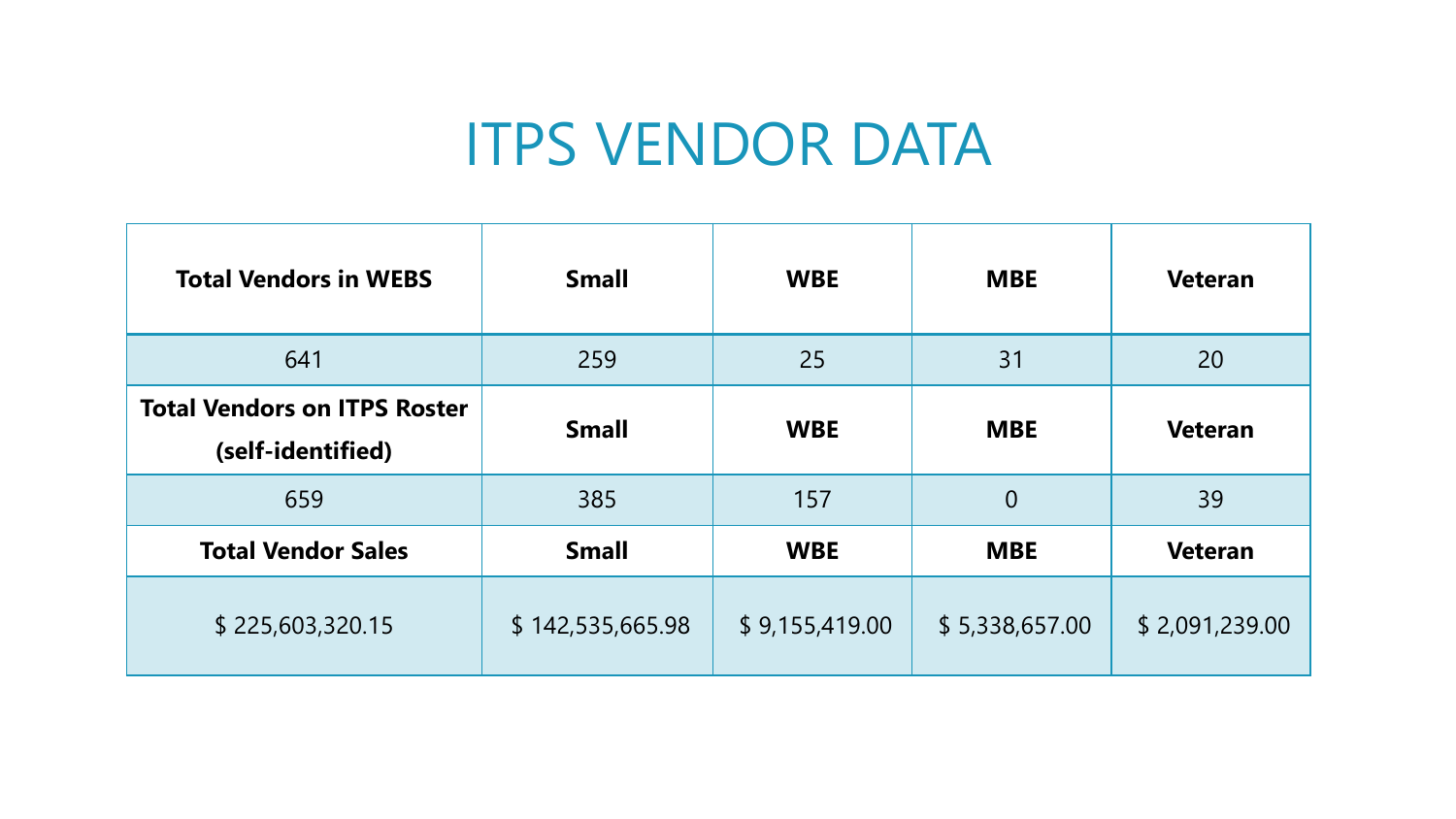#### WHAT WE HEARD FROM CUSTOMERS

- 600+ vendors on the roster: many are unqualified
- Customers must complete their own formal solicitation process:
	- o Takes too long (minimum of 6-8 weeks).
	- o ITPS does not provide value if purchasers still have to do their own formal competition.
	- $\circ$  Qualified vendors are unavailable at the time of selection.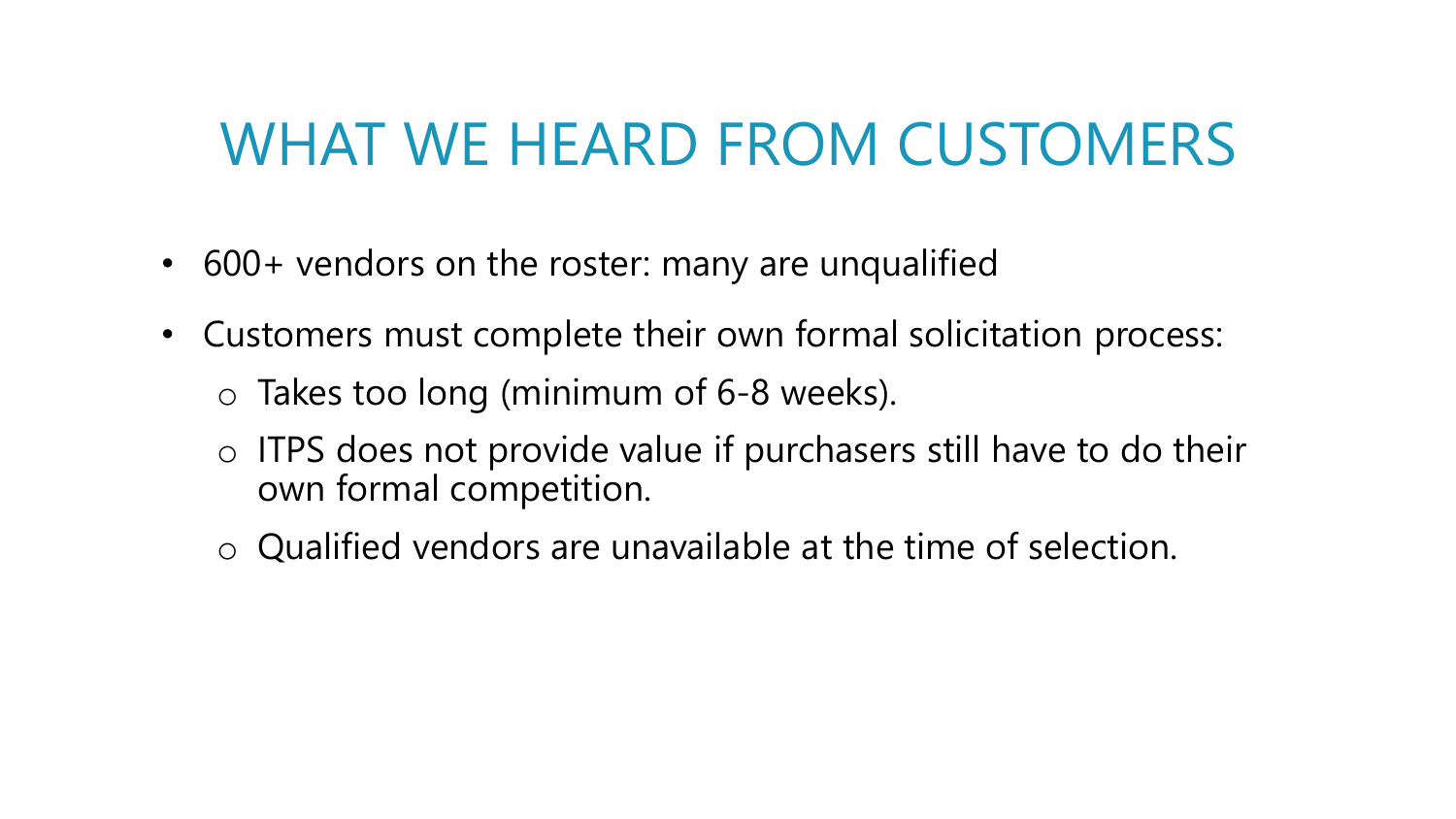#### OTHER CHALLENGES

- are not properly notified about the opportunity. • Improper posting of second tier solicitations to WEBS and vendors
- • WEBS has errors with the large notifications lists. This type of error might result in a major issue if a vendor misses an opportunity.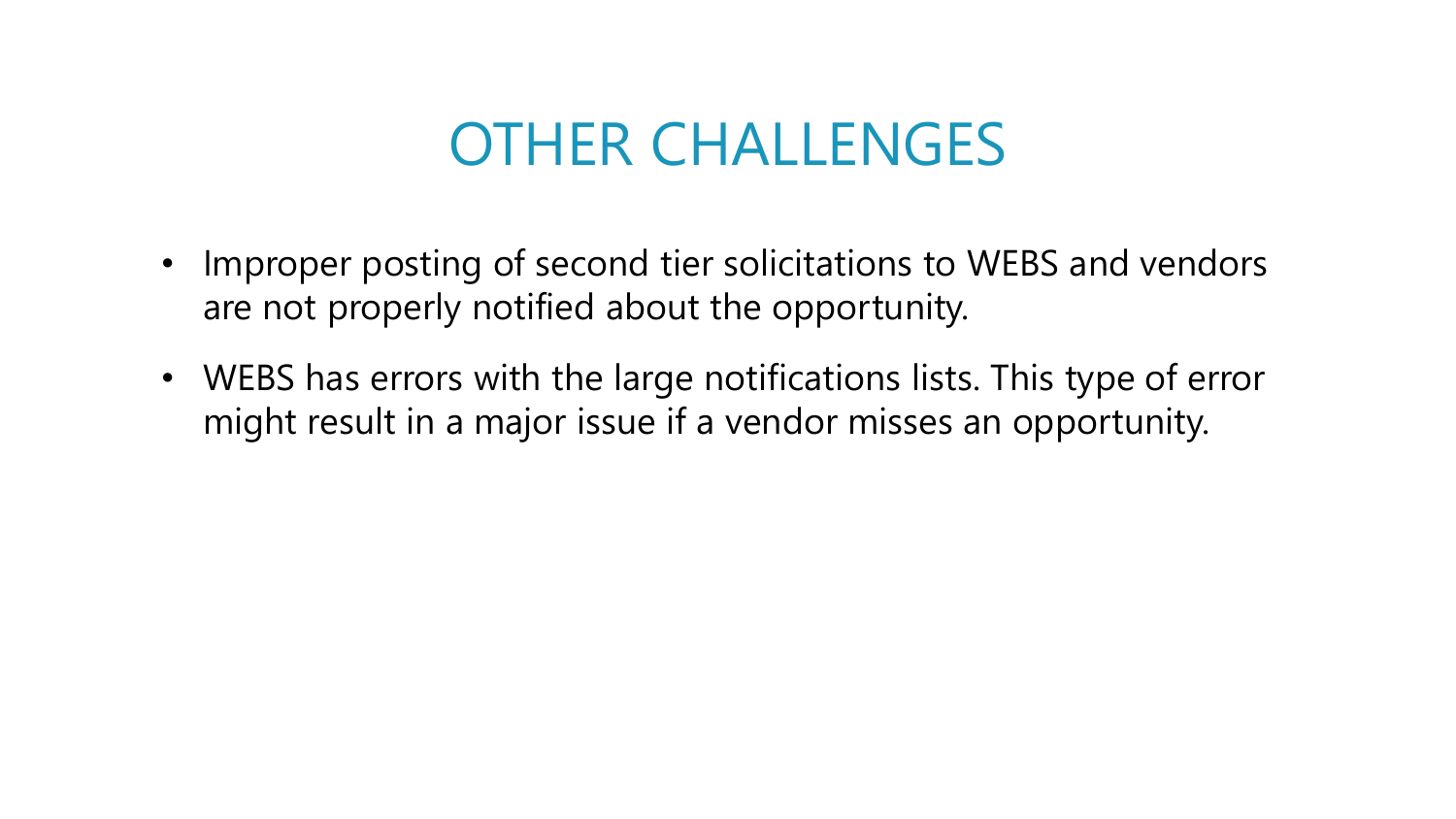#### NEXT STEPS FOR DES

#### **Strategy Confirmation and Outreach**

- Draft Communication Plan and Project Webpage
- Hire Consultant
- Vendor Outreach and Request for Information
- Customer Communications: WACS, PCAG, OCIO, etc.